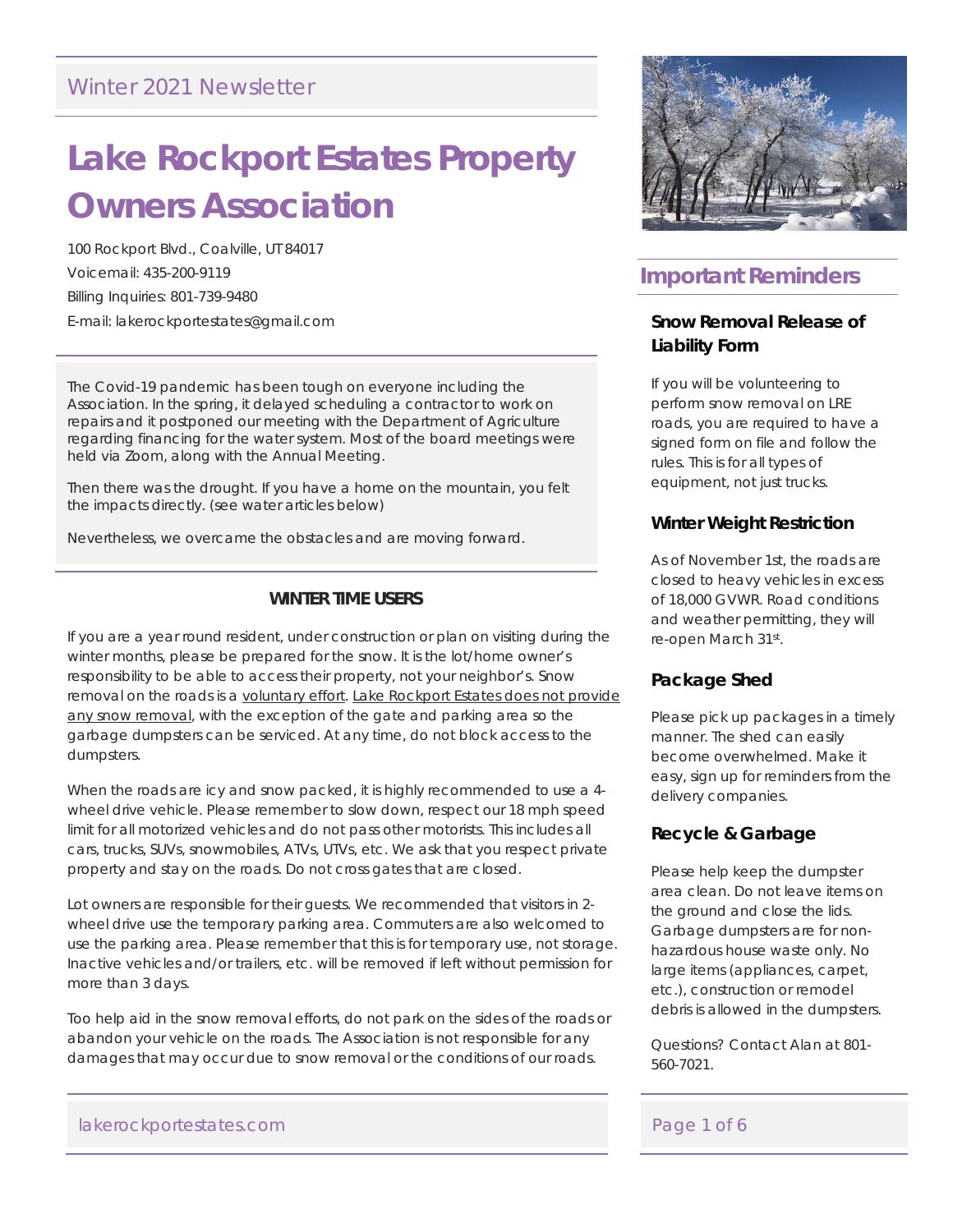### **WATER DROUGHT 2020**

As many of you may recall, we had to shut the water down from October 21, 2020 until October 31, 2020. The main reason for this shut down was the demand for water was higher then what the well's aquifer could supply. The tank was depleted and we shut the valves down to re charge the tank. At that time, the well was only supplying 24 gallons per minute (GPM).

#### **Timeline of Events:**

July 1, 2020: The well level was at 318 feet and pumping at 50 GPM plus.

July 13: We experienced power problems at the well requiring service and shut down. The well at that time was at 266 feet pumping at 55 GPM.

 August 28: The well level was at 227 feet and pumping at 45 GPM. Demand on the mountain was at 67 GPM.

September 14: The well level was at 161 feet and pumping at 31 GPM. Demand was at 45 GPM.

September 17: **Water Watch** was announced. The well level was at 129 feet and pumping at 38 GPM. Demand was at 27 GPM.

October 15: The well level was at 82 feet and pumping at 23 GPM. Demand was 35 GPM.

October 15: **Stage 3 Water Emergency Plan** was implemented.

October 20: The well level was at 88 feet and pumping at 30 GPM. Demand was at 68 GPM.

October 21: The well level was at 56 feet and pumping at 24 GPM. Demand was at 45 GPM.

October 21: Top tank was depleted and distribution lines shut down.

October 31: Water back on. Top tank was at 18 feet. The well was at 167 feet and pumping at 35 GPM.

### November 15: **Stage 3 Water Emergency lifted.**

#### **Cause:**

The main cause for our water shortage was the extreme drought that Summit County and most of the State is experiencing. Other subdivisions in our area are facing the similar problems. We also have seen an increase of new construction and new ownership. In addition to the new homes, we also had numerous residences simultaneously filling their personal holding tanks. Our community's top tank stores 365,000 gallons. There is approximately 500,000 gallons of individual holding tanks. The top tank can be depleted in no time, especially if everyone starts filling at the same time.

COVID 19 also had an impact on our water along with septic, and propane systems. Most of our residence were staying home and using more of these resources than they normally do.



### **Contacts**

Nachi Fairbanks, President 801-971-1693 hidesrt@gmail.com

Greg Warner, Vice President 801-750-2745 gwarner@uolf.org

Steve Sady, Treasurer 801-243-2473 rssadygp2@gmail.com

Alan Lindsley, Mountain Manager & Board Member 801-560-7021 lindsley@hughes.net

Dolly Gorham, Appointed Board Member 801-671-5642 Important\_accessories@yahoo.com

Jayme McWidener, Accountant 801-739-9480 lakerockportestates@gmail.com

lakerockportestates.com experience and a page 2 of 6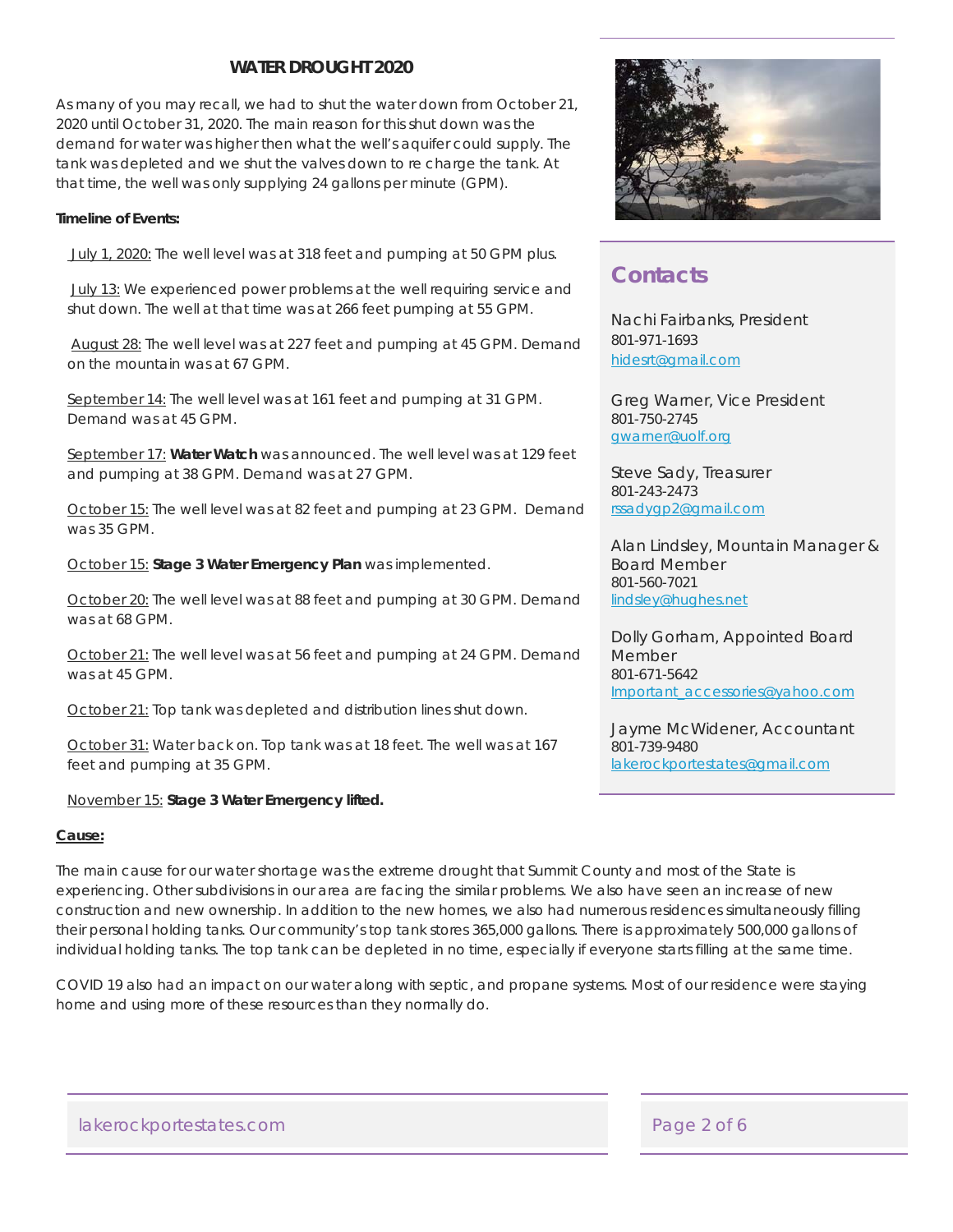#### **Immediate Action:**

Once we recognized the depleting water supply we postponed the installation of 4 new water meters along with the repair of a small mainline leak in order to save the potential large quantity of water loss during these installs and repairs. We also enacted our Drought Response Policy/Program.

#### **Preventive Action:**

We have been working with our Hydro-geologist and Engineers on an additional new well site plan. The new well is needed to keep up with our increased demand and future development. We have also frozen the purchase of new water meters/connections until a new water source is available which we are hoping for in 2021.

We will also be working on a yearly plan for orchestrating the filling of onsite water storage tanks to prevent a large peak demand on the system.

And just as important we are/and will be asking for everyone to "Slow the Flow".

### **WATER SYSTEM UPDATE**

Like many parts of Utah, our mountain is experiencing rapid growth. This has resulted in an increased demand on our infrastructure, especially our water system. Our water supply was greatly impacted last season by several factors; increased growth/demand, pump issues and the Covid-19 pandemic, as people were home more than usual. All this was compounded by extreme drought as there was not enough precipitation to recharge the aquifer. As a result, our water reserve in the community's upper storage tank was depleted before the end of the water season which is October 31st. Fortunately, we were able to refill the tank and supply everyone with enough water to top off their personal holding tanks before winter.

Our community needs an additional well. Before further growth can occur, this new well needs to be installed and connected to our water system. This will be the third well. Our last well, well #2, was drilled in 2008 and cost nearly \$750k.

We are working with the engineering company we used for well #2, to plan for well #3. The well site study has been initiated and is under way. In addition to the study, they are assisting us in planning the completion of the water system, including the distribution water line replacement, and estimating what it will cost.

The engineers estimate well #3 could be upwards of \$1m depending on the results of the well site study. This is more than well #2 for a couple reasons. First is inflation. It's been 12 + years since well #2 was brought online. Additionally, well #2 was installed near existing infrastructure. The estimate for well #3 is more because it will most likely require a new road to access the site, a new pump house, running high voltage power and piping to connect it to the water system. For completion of both well #3 and the waterlines, the estimate is approximately \$6m.

The Department of Agriculture has financing available to complete the water system. The loan would be a 40 year loan at 2.5% APR. The loan would include; infrastructure costs, application fees, loan fees, engineering, the well site study and other related expenses. The interest rate can change quarterly and the loan will take several months to arrange. The well has to be installed as soon as possible and a \$1m +/- loan will be utilized to do so. This will cost each lot owner \$10.50 +/ per month. In addition to the well #3 project, the board is considering the following options for the rest of the water system:

- 1. Continue to Pay as We Go: Save money from the current Annual Dues and only replace water lines as we can afford to. This option will keep dues low, but we will not have an operational year round water system anytime soon.
- 2. Complete the Water Lines: Borrow an additional \$5m and complete the water system for year round use. This would cost each lot owner an additional \$53 +/- per month. This option is the most expensive, but would get a year round water system sooner than later. Note that this option could still take 5+ years to installed before it could be operational for year round use.

lakerockportestates.com Page 3 of 6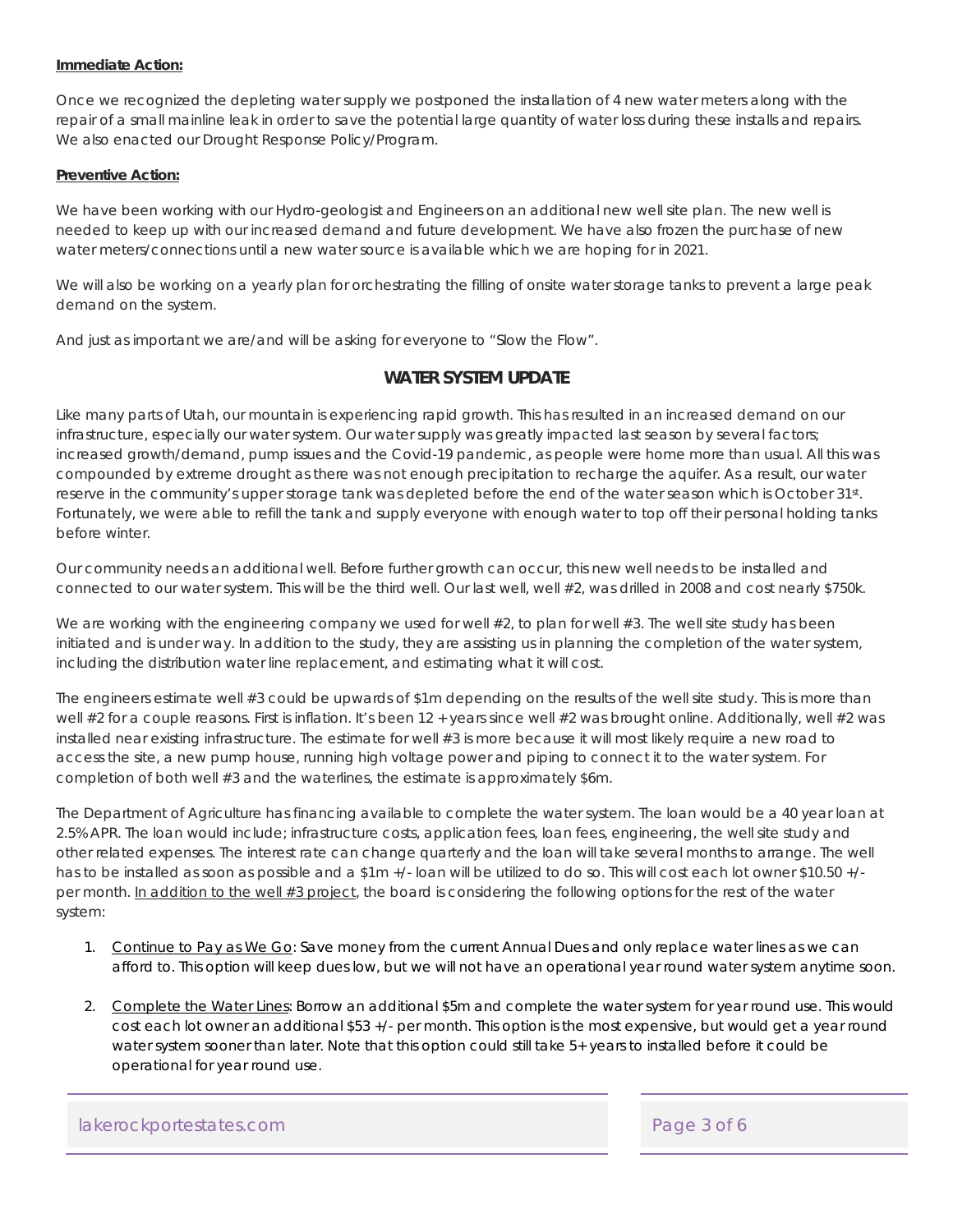3. A Few Phases of Water Lines: Borrow an amount in between \$1m - \$6m and compete as much as the water lines as possible. This option would get us closer to a year round water system, but we would still need to save money to pay for the rest. It would increase dues. Not as much as option 2, but by how much depends on the phases chosen to complete.

Please note; the numbers provided are preliminary and subject to change.

In addition to the well and water line projects, we are working in conjunction with Rural Water on restructuring the water usage rates. Rural Water has a lot of experience working with numerous community water systems. They will assist us in determining the best, most affordable rate structure to cover operational expenses and financial structuring for repayment of the loan.

At this time, the board welcomes feedback and comments. Please send correspondence to lakerockportestates@gmail.com or 100 Rockport Blvd., Coalville, Utah 84017 before February 9, 2021.

After the comment period is over, we will send out final options for the membership to vote on.

### **CHANGES IN ISSUING WATER METERS AND INSTALLATION**

Due to the severe drought compounded by an increased use of water, the board is temporarily placing a hold on the sale/installation on new water meters until the new well project is completed. Our goal is for well project to be done during the 2021 construction season.

After the new well project is completed, the Association will only install water meters once, possibly twice per year. Once in June and, weather permitting, in October. This is in an effort to streamline water meter installations and miscellaneous water system repairs.

Water Agreements, which are needed to obtain a building permit from Summit County, will not be issued until water meters are installed. If you are planning on building, please plan accordingly.

### **HELP PROTECT OUR WATER SOURCE**

Septic systems are designed to discharge contaminants directly into the soil. When they are designed, constructed, and properly used they are not much of a threat to our water supply. That is because bacteria and viruses are filtered out of the liquid waste and die off within a few feet in the soil.

#### **Remember:**

\*Do not use garbage disposals. Garbage disposals add massive amounts of solids to the septic tank and are a leading factor of clogged systems.

\*Do not dispose of disposable diapers, sanitary napkins, paper towels, colored toilet paper or tissues in the septic system. These wastes do not decompose.

\*Do not put fat, grease, or oil (including cooking oil) down the drains. These items can pass through the septic tank and clog the leaching fields.

\*Pump out septic systems every three to five years

\*Conserve water. The less water used the longer the retention period in the tank and the more solids and bacteria can decompose. Install water saving devices.

\*Do not use enzymes or acid for treating your septic tank.

\*Avoid extreme peak flows by spacing out laundry loads, bathing, and dish washing.

### lakerockportestates.com experience and a page 4 of 6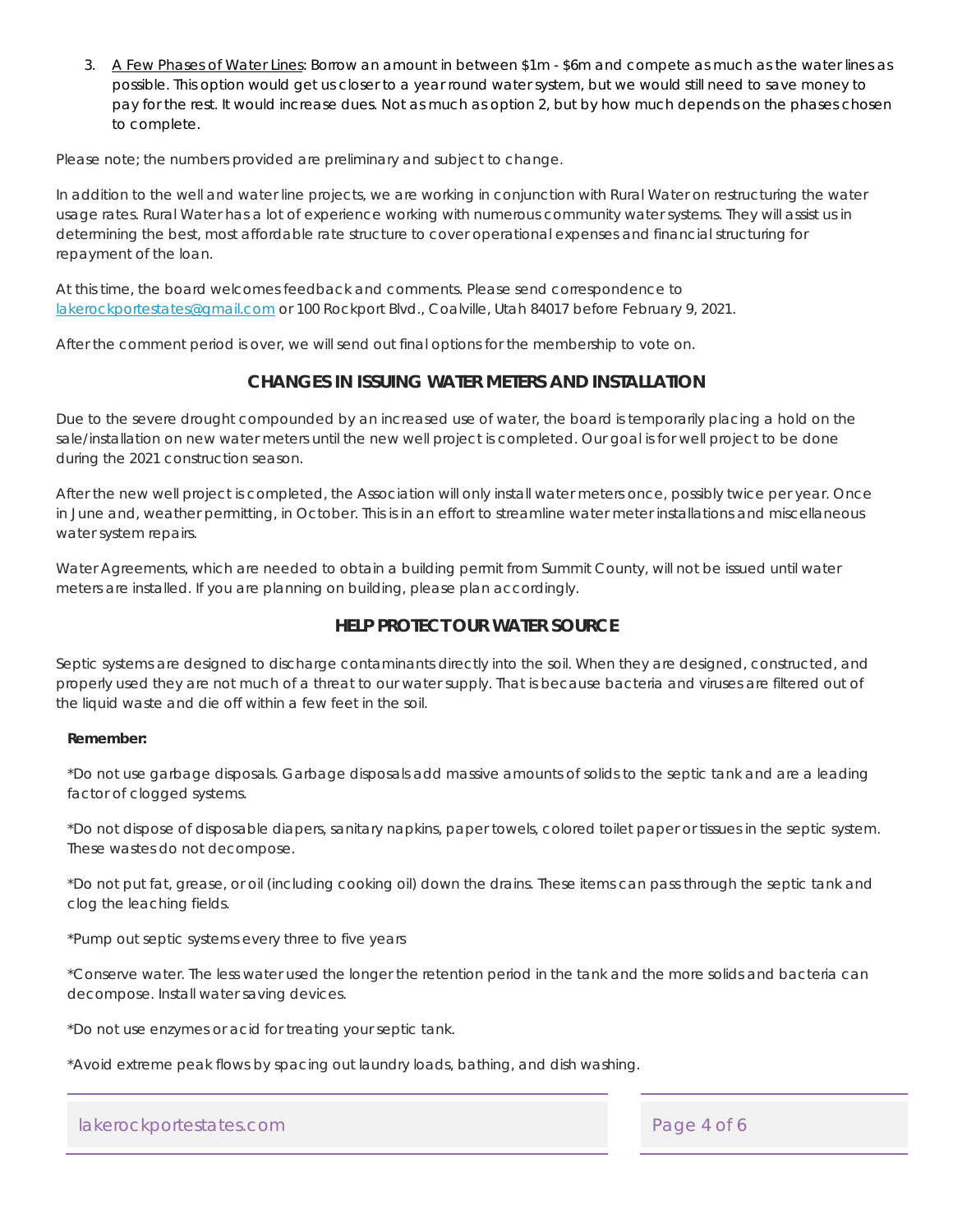\* Do not put chemicals into the septic tank for the purpose of maintaining or de-clogging the leach fields. There are no known chemicals, yeasts, bacteria, enzymes or other substances capable of eliminating or reducing the sludge and scum so that periodic pumping is unnecessary. Many of these cleaners contain highly concentrated organic solvents that are not biodegradable and pose a serious threat to ground water.

\*Do not dispose of pesticides, disinfectants, acids, medicine, paint thinners and other household hazardous wastes in the septic system. These wastes will kill the helpful bacteria in the tank and may contaminate ground water.

Remember water and ground water flows down hill and that is where our well is located.

### **ARCHITECTURAL**

For several years now, we have experienced a lot of new construction, along with homes and lots changing hands. There is no sign of this trend changing anytime soon. Unfortunately, the 2021 building season will be slightly curtailed as we will not be issuing new water meters until the new well project is completed. This is in effort to ensure the community has an adequate water supply. However, lots with existing water meters will be able to proceed.

As always, if you are planning to build a home, put on an addition, add a garage/shed/deck or modify your lot, such as a fence, you need to check in with the Architectural Committee. Please visit the web site for the Architectural Guidelines and other construction related information. If you have any questions, please reach out to an architectural committee member.

### **THINGS TO KNOW ABOUT LIVING IN ROCKPORT**

By Steve Sady

After I moved to Rockport several years ago, I learned some important things. These things may be good for you to know. For details on these subjects, please visit our website or inquire with our Mountain Manager.

Rockport's community water system supplies culinary water in spring, summer and fall. The system is shut down in the winter. Most houses have water storage tanks, filled in the summer, to have water during the winter. 10,000 gallons of water is included with your annual dues if you have a water meter. Excess water used is billed after meters are read, once per year. Water is usually available, not guaranteed, in late winter to fill owner's portable tanks if needed at addition cost.

Houses with water storage tanks are required to have a back flow preventer installed at the street between the water meter and house. This is mandated by the Utah state government.

LRE's roads are unpaved, steep, twisty and sometimes rough. Expect extra automobile maintenance. All wheel drive or four wheel drive is highly recommended. The speed limit is 18 mph for all vehicles including, UTVs, ATVs, snowmobiles, etc.

Road maintenance is a major expense for LREPOA. It includes grading and roller packing of the roads once per year; twice some years. A liquid road surface hardener (mag water) is applied to the primary roads. During this time, the speed limit is 5 mph for a few days while it dries.

LREPOA does not clear snow from the roads beyond the entrance gate and parking lot. Residents volunteer and register to plow the roads. These volunteers take responsibility for any damages they might do to LRE property and private property. Volunteers can usually keep the roads open. In unusually heavy snow storms or high wind drifting of snow, some roads get snowed in. A snowmobile can be useful at such times.

During the winter, vehicles greater than 18,000 GVWR are prohibited from LRE roads. Note: this is the vehicles manufacture's rating of the maximum combined weight of the vehicle and its load. LRE doesn't have a scale; doesn't weigh vehicles. Effective November 1 – March 31.

Mailboxes are available for purchase for those with homes. They are located beside the state road near the entrance gate.

lakerockportestates.com and a page 5 of 6